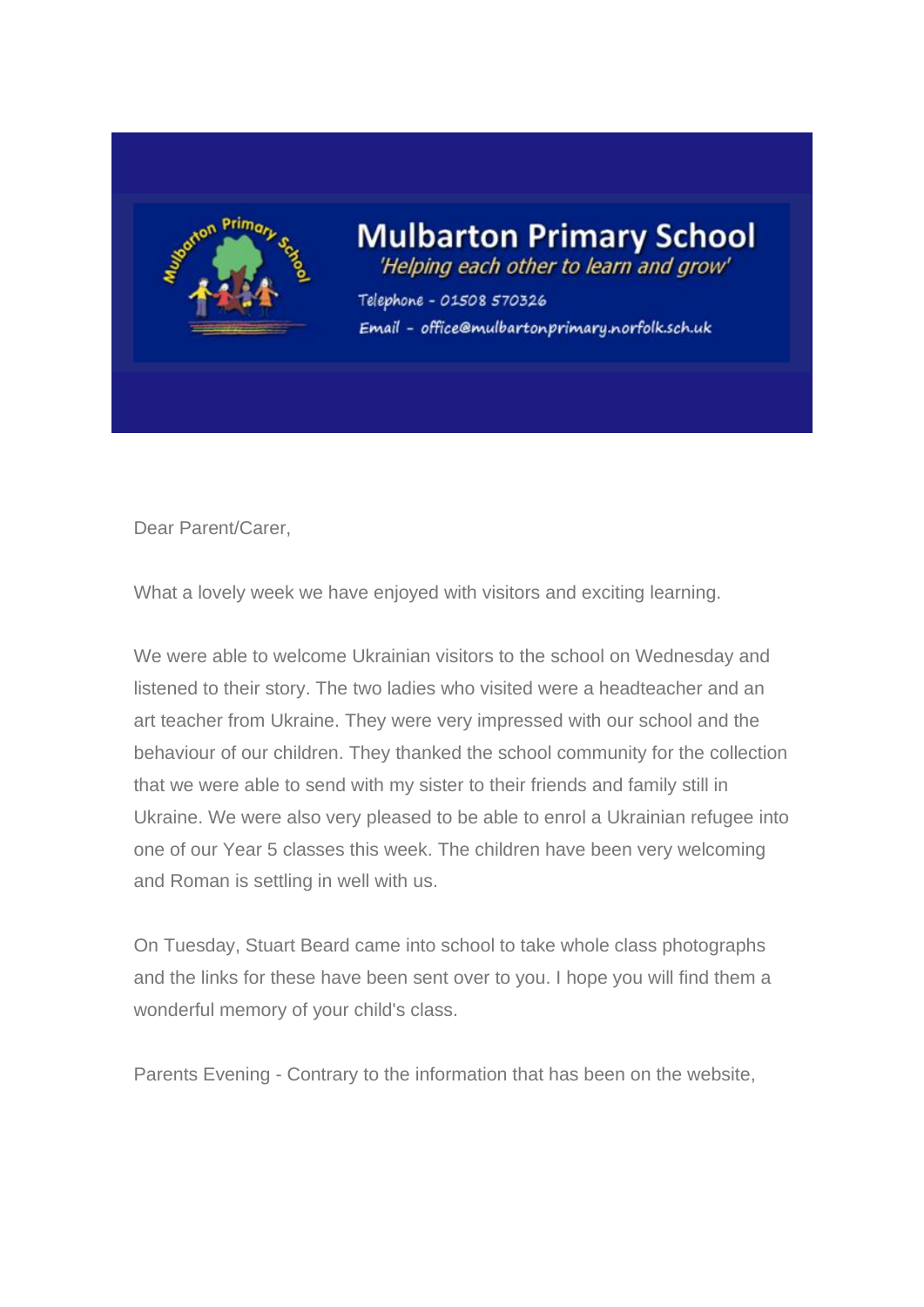there will not be a parents evening this term. Instead, the teachers will be sending out a short report outlining your child's achievements and progress this year.

Sports Day - Will be on Monday 20th June. You are invited to join us for the whole or part of the day from 10am onwards. There will be no hot dinners served on this day but you are invited to come and picnic with your child. Those children who are entitled to free lunches (not the universal infant school meal) will be given a snack pack. If you cannot attend, please send your child with a packed lunch.

Wet Play - Today we have had a very wet lunch time and unfortunately a significant number of children did not have a waterproof in school. I started to make a list of children so that I could contact you individually about this, but had to abandon the idea when my list grew to over 50 children! I am therefore writing to remind you that children should **always** have a waterproof with them. A fold away waterproof in the bottom of their bag is ideal in the summer. We will go out to play whatever the weather, unless it is dangerous.

If you need to contact us regarding extended schools, please email: [extendedschools@mulbartonprimary.norfolk.sch.uk](mailto:extendedschools@mulbartonprimary.norfolk.sch.uk)

Heading for a family day out and travelling by train? From easy ways to save money on train tickets to offers and child fare information, Trainline can help. If this is something you would find helpful, please see their [website.](https://sch.us16.list-manage.com/track/click?u=a0b104861e67868560deacec5&id=9b6c70431b&e=a47d36918a)

For families that might find it useful, you can find the latest issue of the Family Voice newsletter [here.](https://sch.us16.list-manage.com/track/click?u=a0b104861e67868560deacec5&id=500c6ea6ec&e=a47d36918a)

Have a lovely weekend, and I look forward to seeing you all next week.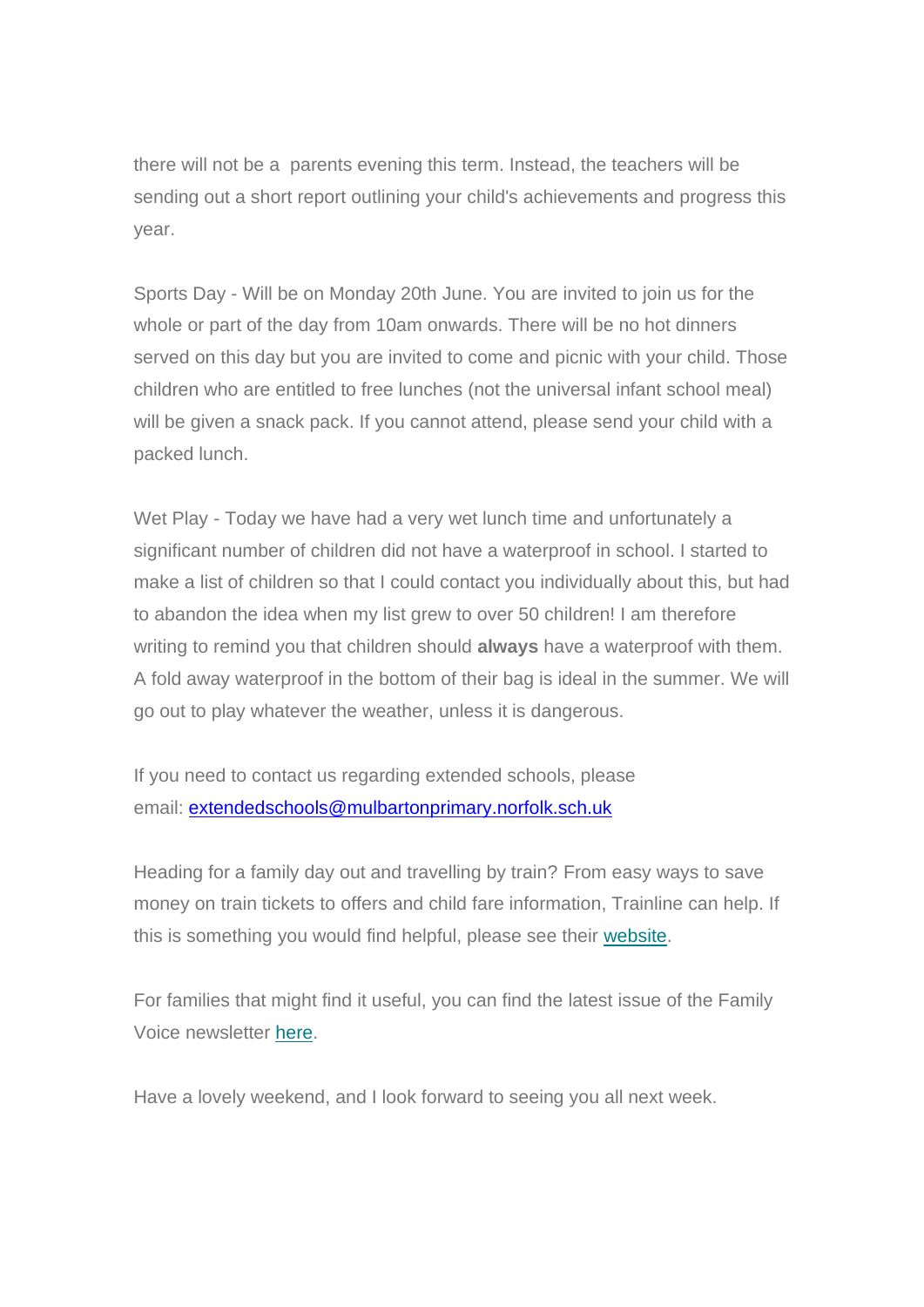Bev Theobald



*Copyright © 2022 Mulbarton Primary School, All rights reserved.* You are receiving this email because you opted in via our website.

## **Our mailing address is:**

Mulbarton Primary School The Common Norwich, Norfolk NR148JG United Kingdom

[Add us to your address book](https://sch.us16.list-manage.com/vcard?u=a0b104861e67868560deacec5&id=691f4483f6)

Want to change how you receive these emails? You can [update your preferences](https://sch.us16.list-manage.com/profile?u=a0b104861e67868560deacec5&id=691f4483f6&e=a47d36918a&c=c849bed826) or [unsubscribe from this list.](https://sch.us16.list-manage.com/unsubscribe?u=a0b104861e67868560deacec5&id=691f4483f6&e=a47d36918a&c=c849bed826)